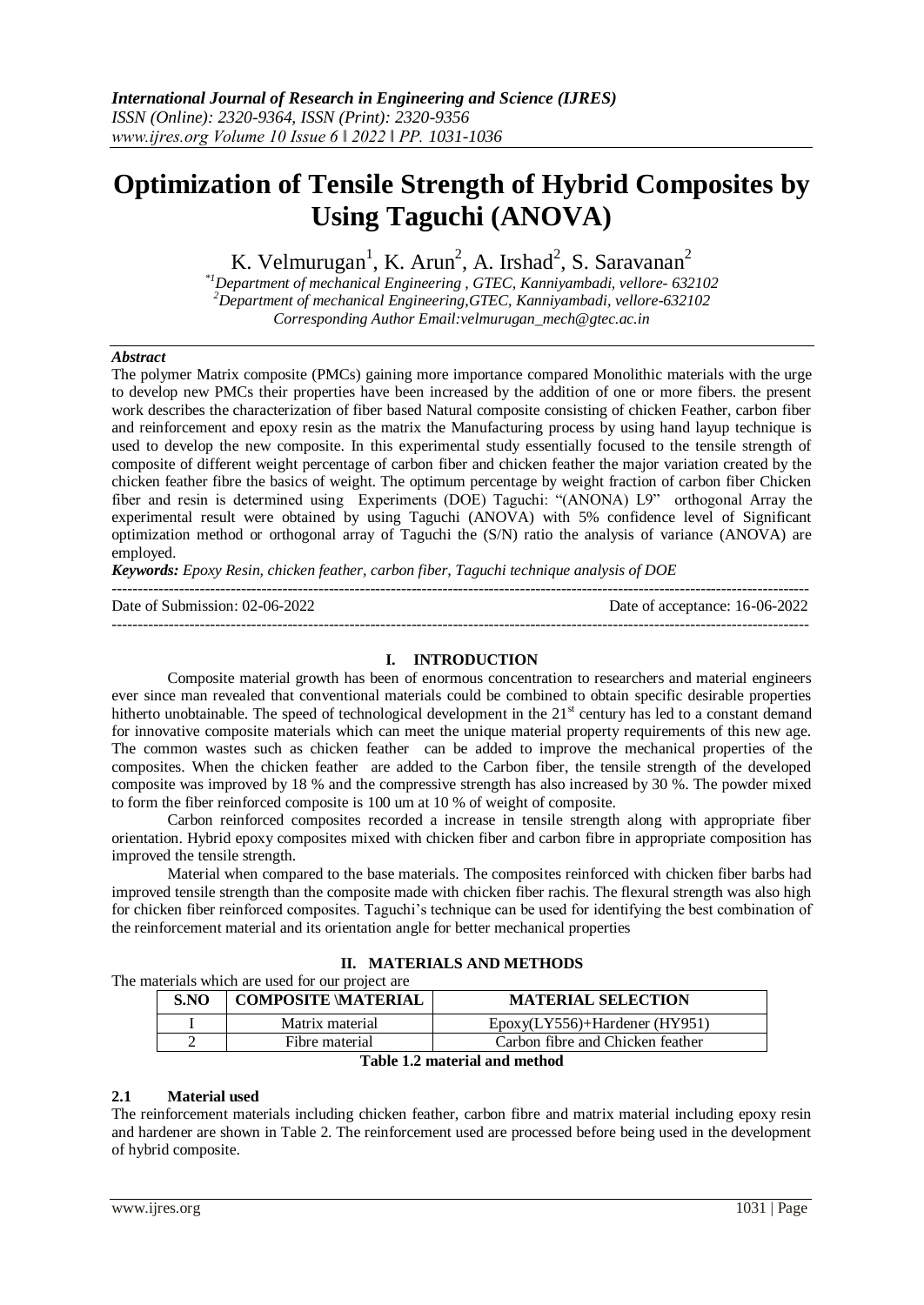## **2.1.1 Chicken feather fibre**

Chicken feathers are waste products from rooster and poultry farm. Around world 24 Billion chickens are killed yearly and round 10billion tones of hens feathers are generated each 12 months by rooster processing plants, growing a solid waste problem.. However CFF are restricted in landfill disposal on grounds due to the pose of greenhouse gas generation that it is danger for the environment. Chicken feathers are enormously ordered, hierarchical branched structures, ranking many of the most complicated of keratin structures determined in vertebrates. Since the main parts of the Chicken feather includes barbs and rachis which leads good characteristic strength. There are five commonly recognized categories of feathers: a) Semiplume, b) Contour Feather & After feather, c) Filoplume, d) Bristle, and e) Down Feather.

## **2.1.2 Carbon fibre**

Carbon fibers or carbon fibers are fibers about 5–10 micrometers in diameter and composed mostly of carbon atoms. Carbon fibers have several advantages including high stiffness, high tensile strength, low weight, high chemical resistance, high temperature tolerance and low thermal expansion. These properties have made carbon fiber very popular in aerospace, civil engineering, military, and motorsports, along with other competition sports. However, they are relatively expensive when compared with similar fibers, such as glass fibers or plastic fibers.

## **2.2 Hand layup method**

The method implemented in the fabrication of chicken feather and carbon fibre hybrid composite is hand layup procedure and is a closed molding technique. The process flow chart of hand layup is shown in Figure.2.1. In this method, chicken feather and carbon fibre are mixed with epoxy resin for uniform dispersion. Chicken feather of varying sizes are randomly oriented in the mould cavity. Epoxy resin mixed with carbon and chicken feather for proper wetting. A roller is used to compact the layer.



**Figure 2:Hand layup process flow chart**

## **2.3 Overview of Taguchi technique**

Design of experiment (DOE) as a statistical technique has been applied to determine simultaneously individual and interactive effects of manufacturing parameters on the composites performance. The conventional DOE, a full factorial method, can study all the possible cases of various factors but requires a large number of experiments and high cost. The Taguchi method is a powerful DOE technique to overcome this problem as it can decrease the number of experiments significantly by a specially designed orthogonal array (OA), which can accommodate the selected manufacturing parameters for the analysis. Furthermore, signal to noise ratio (SIN) reflecting both the amount of variation present and the mean response of several repetitions can be used in Taguchi method to measure the amount of variability in the response data. The S/N can minimize the effects of noise (uncontrollable) factors and identify control factors settings, thus reducing the sensitivity of the system performance to a source of variation.

The objective of this study is to determine the optimal values of Input parameters namely, volume fraction composition of chicken fiber and carbon fibre using Taguchi experimental design method. Orthogonal arrays of Taguchi, the signal-to-noise (S/N) ratio are employed to determine the optimal combination of weight fractions of above mentioned reinforcements and to analyze their effects on the tensile strength of resulting composite.

## **III. EXPERIMENTARTION PLAN**

The design of experiments carried out with the help of Taguchi's L9 orthogonal array to reduce the number of experiments. TheL9 orthogonal array contains nine rows and three columns, with 9 degrees of freedom (df) to treat one for Mean value and twoeach for the other factors. Each parameter level is set according to the L9 orthogonal array, based on Taguchi method of design.The experimental results further transferred into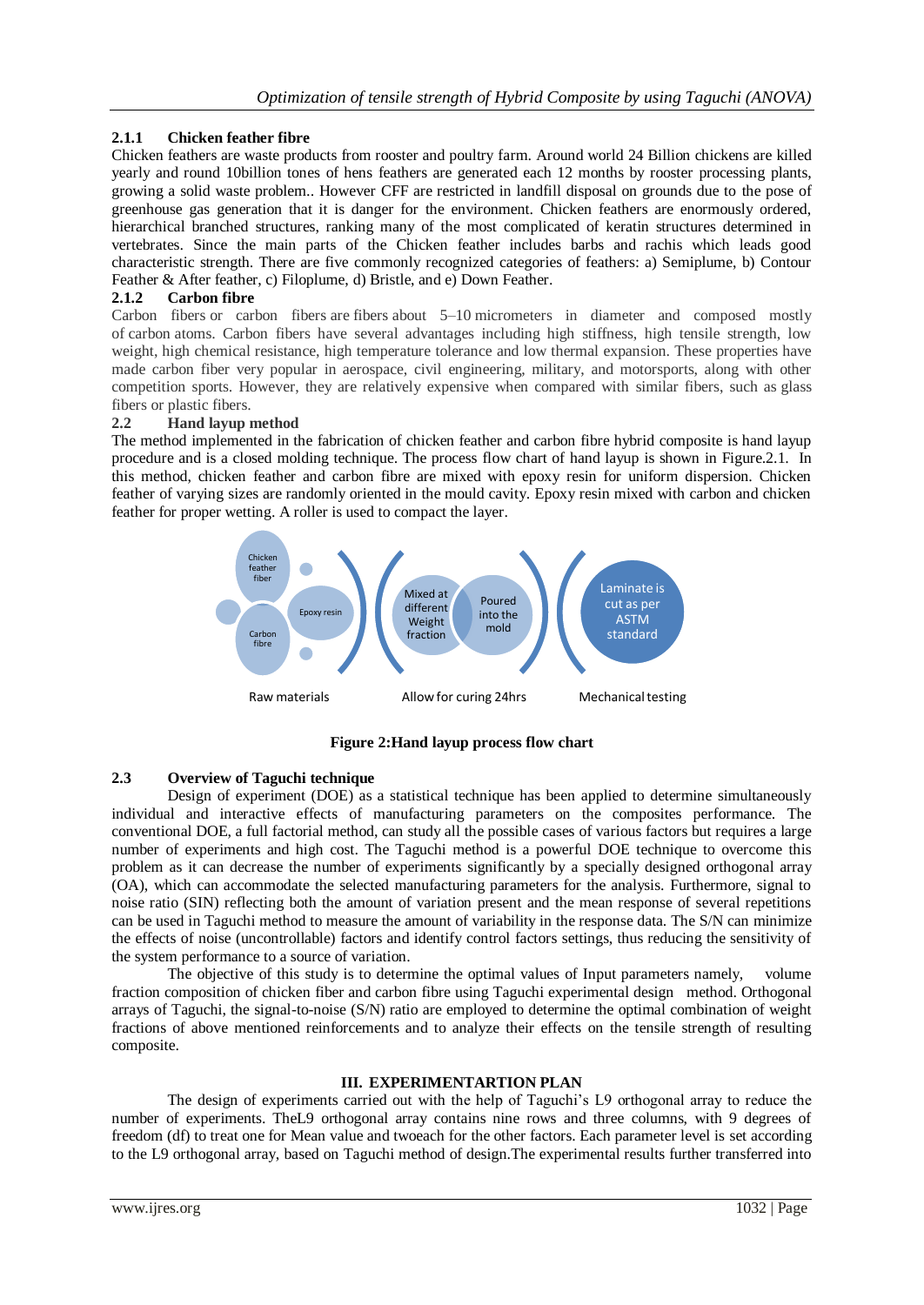S/N ratio using MINITAB 17 software. The different levels of variables used in experiment listed in table1. When response maximized (Larger-the-better), Taguchi uses the following formula for S/N ratio(η).

$$
\eta = -10 \log_{10} \left( \frac{1}{n} \sum_{i=1}^{n} y^2_{i} \right)
$$

| S.NO | <b>PARAMETER</b>                       | <b>CODE</b> |      | <b>UNITS</b> |      |       |
|------|----------------------------------------|-------------|------|--------------|------|-------|
|      |                                        |             |      |              |      |       |
|      | Weight Fraction of the Resin           | Х           | 89.5 | 83.5         | 80.5 | Grams |
|      | Weight Fraction of the Chicken feather |             | 1.7  |              | 4.5  | Grams |
|      | Weight Fraction of the Carbon fibre    |             | 8.8  |              |      | Grams |

#### **Table 3.1 Selected Factors and their Levels**

The most suitable orthogonal array for experimental is L9 array as shown in Table 2. Therefore nine experiment are carried out

| <b>Experiment No. Control Factors</b> |  |  |    |  |  |  |
|---------------------------------------|--|--|----|--|--|--|
|                                       |  |  | г. |  |  |  |
|                                       |  |  |    |  |  |  |
|                                       |  |  |    |  |  |  |
|                                       |  |  |    |  |  |  |
|                                       |  |  |    |  |  |  |
|                                       |  |  |    |  |  |  |
|                                       |  |  |    |  |  |  |
|                                       |  |  |    |  |  |  |
|                                       |  |  |    |  |  |  |
|                                       |  |  |    |  |  |  |

## **Table3.2 Orthogonal Array(OA) L9**

## **3.1 Conducting the matrix experiment**

In accordance with the above OA, experiments were conducted with their factors and their levels as mentioned in table. The experimental layout with the selected values of the factors is shown in Table 3. Each of the above 9 experiments wereconducted 4 times(36 experimentsinall)to accountforthevariationsthatmayoccurdueto thenoisefactors.

| Serial no | Weight fraction of resin% | Weight fraction of chicken<br>feather $\%$ | Weight fraction of<br>carbon % |
|-----------|---------------------------|--------------------------------------------|--------------------------------|
|           | 89.5                      | 1.7                                        | 8.8                            |
|           | 89.5                      |                                            | 12.5                           |
|           | 89.5                      | 4.5                                        | 15                             |
|           | 83.5                      |                                            | 12.5                           |
|           | 83.5                      |                                            | 15                             |
|           | 83.5                      | 4.5                                        | 8.8                            |
|           | 80.5                      | 1.7                                        | 15                             |
|           | 80.5                      |                                            | 8.8                            |
|           | 80.5                      |                                            | 12.5                           |

**Table3.3 Orthogonal Array(OA)with control factors**

## **3.1 Processing:**

Many techniques are available in industries for manufacturing of composites such as compression mouldings, pultruding, and resin transfer moulding are few examples. The hand layup process of manufacturing is one of the simplest andeasiest methods for manufacturing composites. A primary advantage of the hand layup technique is to fabricate very large,complex parts with reduced manufacturing times. Additional benefits are equipment and tooling that are relatively simple equipment and tooling that are relatively lessexpensivethanothermanufacturingprocesses.Thefiberswereaddedtotheresinmixedhardenerwithrequiredweight percentages. The fiber resin hardener mixture was poured in to the moulds for different testing prepared as per ASTM standards.Thesetting timetaken by the exponenties was approximately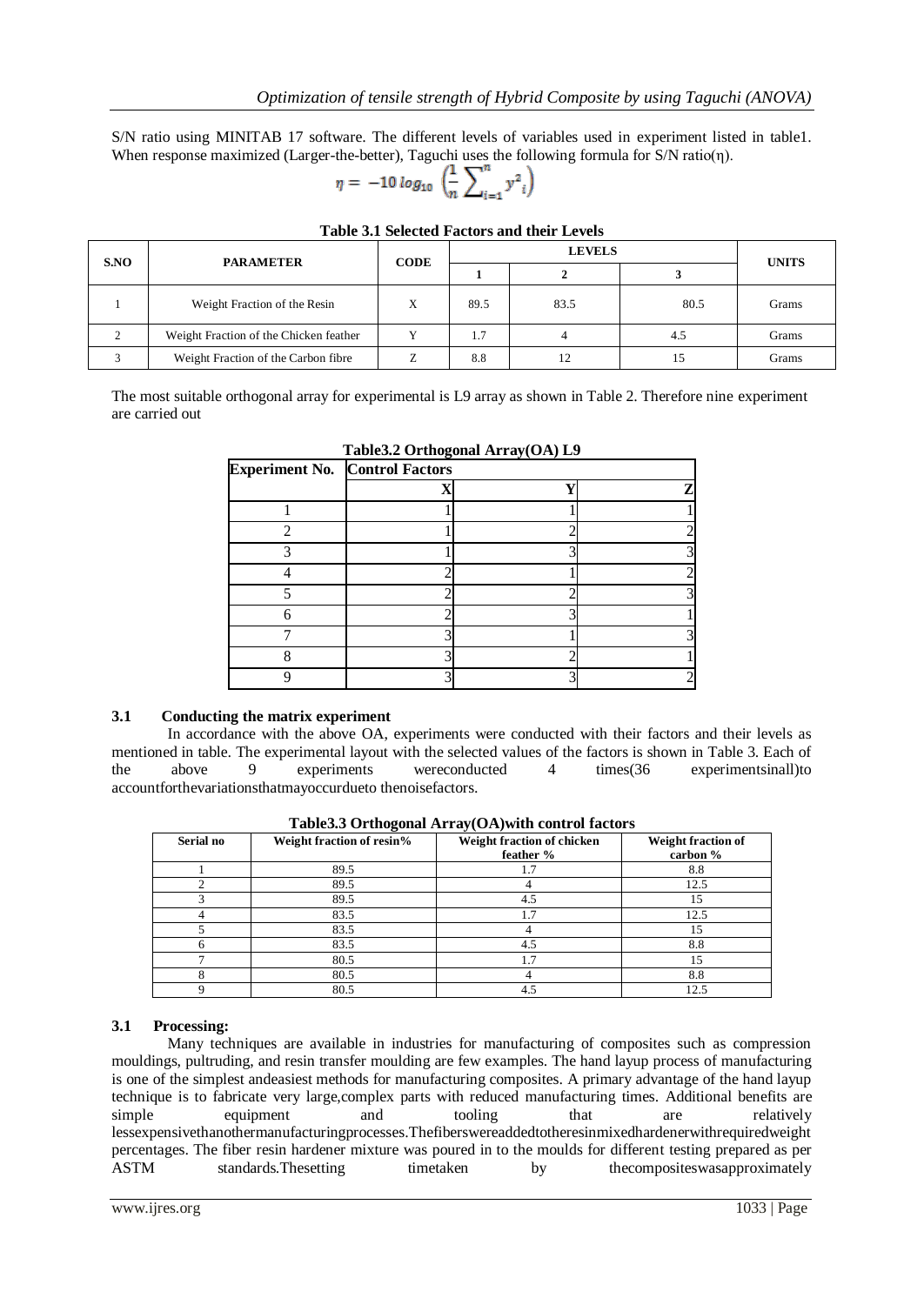24hours.Thepreparedcompositesweresubjectedtotensile,flexuralandimpacttests.

#### **3.2 Tensile tests:**

An electronic tensometer used to find the tensile and flexural properties of the composite specimens. The tensile test specimenswere made in accordance with ASTM-A 370M to measure the tensile properties.

## **IV. Results and Discussion**

## **4.1.Taguchi analysis for tensile strength**

Experiment results for tensile strength, S/N ratio for each combination parameters is calculatedand shown in table 4, for epoxy resin respectively. Analysis of the influence ofcontrol factors (weight fraction of resin(X), weight fraction of chicken feather(Y) and weight fraction of carbon fibre (Z)) on the responses areobtained from the response tables of mean S/N ratio and the results are listed in table 4.1. The main effect plots for S/N ratio are presented in Fig. 4, respectively.

|                |                                    |                                                        | -----                                      |                                     |
|----------------|------------------------------------|--------------------------------------------------------|--------------------------------------------|-------------------------------------|
| Expt no        | Weight fraction of<br>$resin(A)$ % | Weight<br>fraction of<br>chicken<br>feather(B)<br>$\%$ | Weight fraction of<br>carbon fiber(C) $\%$ | <b>Tensile</b><br>strength<br>(MPa) |
|                | 89.5                               | 1.7                                                    | 8.8                                        | 15.8                                |
| $\mathfrak{D}$ | 89.5                               |                                                        | 12.5                                       | 11.0                                |
|                | 89.5                               | 4.5                                                    | 15                                         | 13.5                                |
|                | 83.5                               | 1.7                                                    | 12.5                                       | 19.4                                |
|                | 83.5                               |                                                        | 15                                         | 15.5                                |
|                | 83.5                               | 4.5                                                    | 8.8                                        | 17.4                                |
| ⇁              | 80.5                               | 1.7                                                    | 15                                         | 334.2                               |
| 8              | 80.5                               |                                                        | 8.8                                        | 259.2                               |
| 9              | 80.5                               | 4.5                                                    | 12.5                                       | 296.8                               |

**Table4 Experimental results of tensile strength**

 **Table4.1 Experimental results of tensile strength along with S/N ratio**

| Expt no | Weight fraction of<br>resin(A) $%$ | Weight fraction of<br>chicken feather(B)<br>$\frac{1}{2}$ | Weight fraction of<br>carbon fiber(C) $\%$ | <b>Tensile</b><br>strength<br>(MPa) | <b>Signal</b><br>to<br><b>Noise</b> | Mean   |
|---------|------------------------------------|-----------------------------------------------------------|--------------------------------------------|-------------------------------------|-------------------------------------|--------|
|         | 89.5                               |                                                           | 8.8                                        | 15.8                                | 23.97                               | 15.50  |
|         | 89.5                               | 4                                                         | 12.5                                       | 11.0                                | 20.82                               | 11.00  |
| 3       | 89.5                               | 4.5                                                       | 15                                         | 13.5                                | 22.60                               | 13.50  |
|         | 83.5                               | 1.7                                                       | 12.5                                       | 19.4                                | 25.75                               | 19.40  |
|         | 83.5                               | 4                                                         | 15                                         | 15.5                                | 23.80                               | 15.50  |
| 6       | 83.5                               | 4.5                                                       | 8.8                                        | 17.4                                | 24.81                               | 17.50  |
|         | 80.5                               | 1.7                                                       | 15                                         | 334.2                               | 50.48                               | 334.30 |
| 8       | 80.5                               | 4                                                         | 8.8                                        | 259.2                               | 48.27                               | 259.50 |
|         | 80.5                               | 4.5                                                       | 12.5                                       | 296.8                               | 49.45                               | 295.80 |

#### **Table4.1 Response table for S/N ratio for Tensile Strength**

| Level          | <b>Resin</b> |       | <b>Carbon fiber</b> |  |
|----------------|--------------|-------|---------------------|--|
|                | 49.40        | 33.40 | 32.36               |  |
| $\overline{c}$ | 24.79        | 30.97 | 32.01               |  |
| 3              | 22.47        | 32.29 | 32.30               |  |
| <b>Delta</b>   | 26.94        | 2.43  | 0.34                |  |
| Rank           |              | 2     | 3                   |  |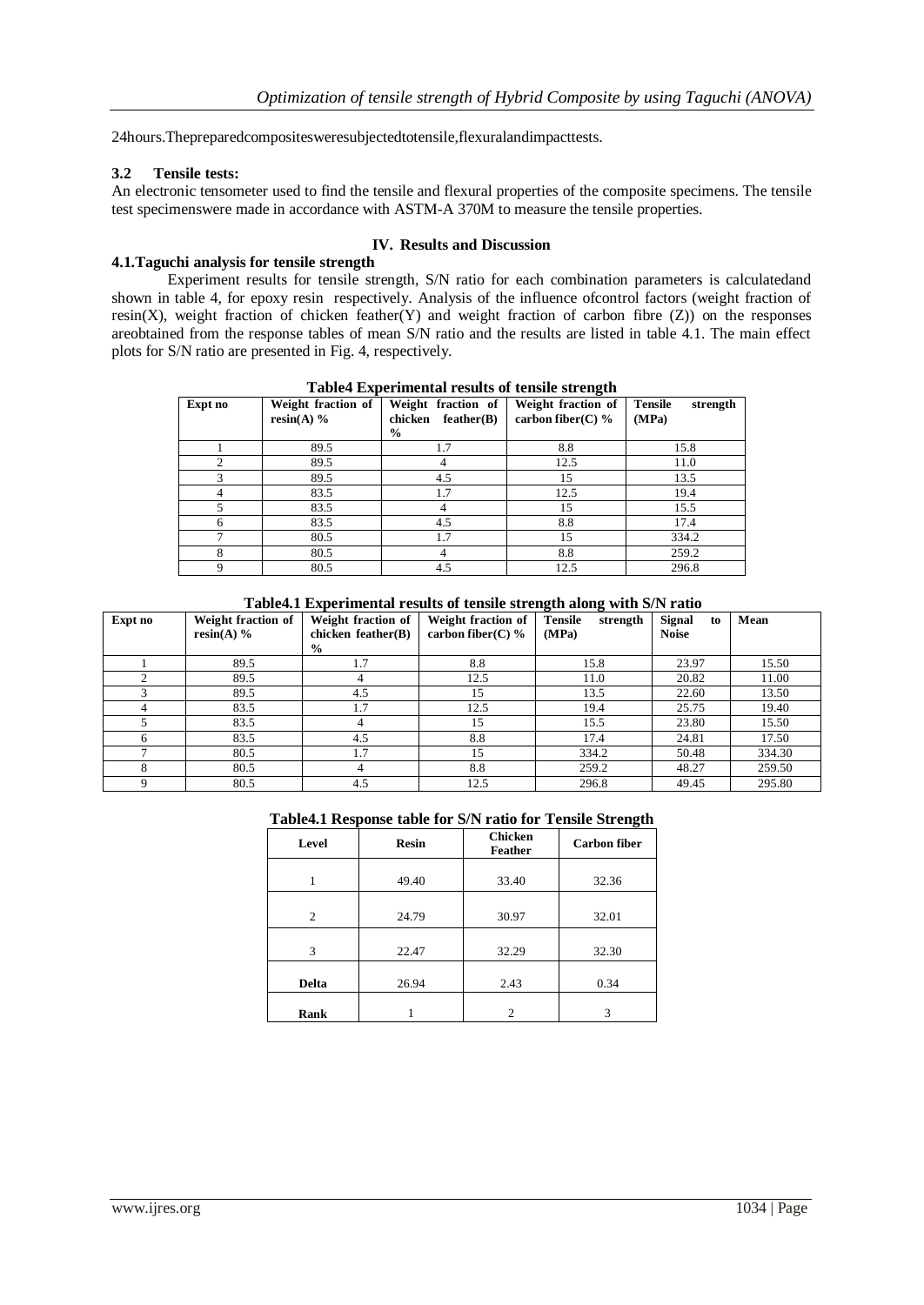## **4.2 Main efforts plot for S/N ratio**



**Fig 4 Main effect plot for S/N ratios**

Main effects plot is used to examine differences between level mean for one or more factors. There is a main effect when different levels of factor affect the response differently. A main effect plot graphs the response mean for each factor level connected by a line.

## **4.3 Response Table for Means tensile strength**

| Level        | <b>Resin</b> | <b>Chicken feather</b> | <b>Carbon fiber</b> |
|--------------|--------------|------------------------|---------------------|
|              | 296.85       | 123.13                 | 97.57               |
|              | 17.43        | 95.33                  | 109.08              |
|              | 13.43        | 109.25                 | 121.07              |
| <b>Delta</b> | 283.42       | 27.80                  | 23.50               |
| Rank         |              |                        |                     |



**Fig 4.1 Main effects plot for mean**

The normal probability plot is a graphical technique for assessing whether or not a data set is approximately normally distributed. The data are plotted against a theoretical normal distribution in such a way that the points should form an approximate straight line.

## **4.4 Analysis of variance (ANOVA) for tensile strength**

Analysis of variance (ANOVA) is a collection of statistical models used to analyze the difference between group means and their associated procedures, in which the observed variance in a particular variable is partitioned into components attributable to different sources of variation. In order to find out statistical significance of vaious factors like fibre arrangement on tensile strength, analysis of variance (ANOVA) is performed on experimental data. Table shows the results of the ANOVA with the tensile test. The analysis is undertaken for 5% confidence level of significance.